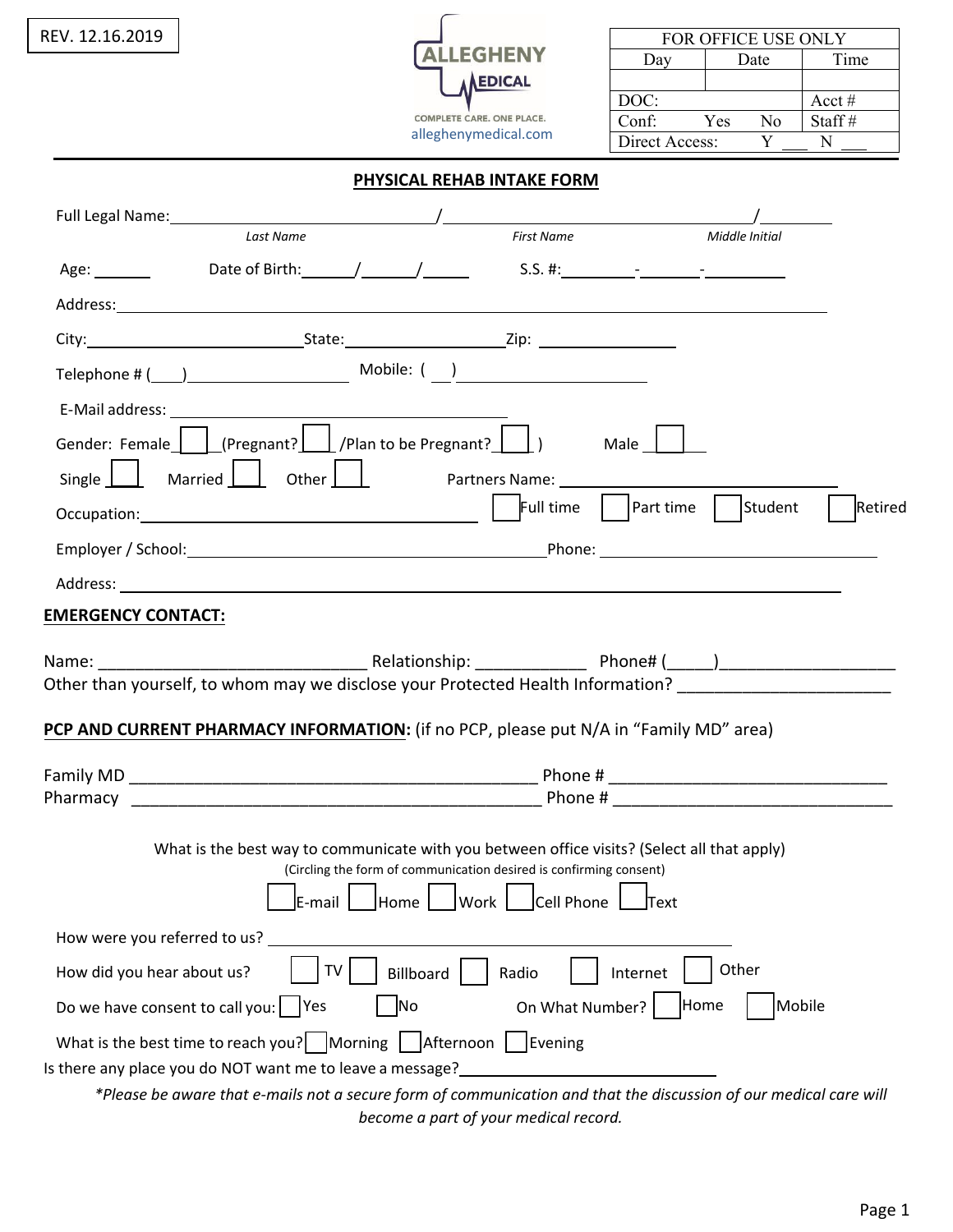## **HEALTH INSURANCE INFORMATION:**

| Nol<br>Do you have medical insurance? Yes                                                                                                                                                                                     | Nol<br>Do have any other insurance? Yes                                                                                                                                                                                       |  |  |
|-------------------------------------------------------------------------------------------------------------------------------------------------------------------------------------------------------------------------------|-------------------------------------------------------------------------------------------------------------------------------------------------------------------------------------------------------------------------------|--|--|
| Do you have Medicare?<br> No <br>Yes                                                                                                                                                                                          | If Yes, complete below;                                                                                                                                                                                                       |  |  |
| Insurance Company Phone_                                                                                                                                                                                                      | Insurance Company Phone___________                                                                                                                                                                                            |  |  |
| Type of Insurance: HMO PPO POS OTHER                                                                                                                                                                                          | Type of Insurance: HMO PPO POS OTHER                                                                                                                                                                                          |  |  |
| Policy#_____________________Group#____________________                                                                                                                                                                        |                                                                                                                                                                                                                               |  |  |
|                                                                                                                                                                                                                               |                                                                                                                                                                                                                               |  |  |
|                                                                                                                                                                                                                               |                                                                                                                                                                                                                               |  |  |
|                                                                                                                                                                                                                               |                                                                                                                                                                                                                               |  |  |
|                                                                                                                                                                                                                               |                                                                                                                                                                                                                               |  |  |
|                                                                                                                                                                                                                               |                                                                                                                                                                                                                               |  |  |
| <b>PROBLEM/CONDITION:</b>                                                                                                                                                                                                     |                                                                                                                                                                                                                               |  |  |
|                                                                                                                                                                                                                               | Diagnosis as stated by provider: example and a state of the state of the state of the state of the state of the state of the state of the state of the state of the state of the state of the state of the state of the state |  |  |
|                                                                                                                                                                                                                               | How did this injury/exacerbation/problem occur? The contract of the contract of the contract of the contract of                                                                                                               |  |  |
|                                                                                                                                                                                                                               |                                                                                                                                                                                                                               |  |  |
| Have you ever been treated by a PT for this present condition? Y                                                                                                                                                              | N                                                                                                                                                                                                                             |  |  |
| If yes: Where the contract of the contract of the contract of the contract of the contract of the contract of the contract of the contract of the contract of the contract of the contract of the contract of the contract of |                                                                                                                                                                                                                               |  |  |
| Have you ever had surgery for this present condition? $Y$                                                                                                                                                                     | N                                                                                                                                                                                                                             |  |  |
|                                                                                                                                                                                                                               |                                                                                                                                                                                                                               |  |  |
| <b>DIAGNOSTIC TESTING:</b>                                                                                                                                                                                                    |                                                                                                                                                                                                                               |  |  |
| Have you ever had any of the following? EMG/NCV $\parallel$                                                                                                                                                                   | $x$ -Ray $b$ ther<br>$CT$ Scan<br> MRI                                                                                                                                                                                        |  |  |
|                                                                                                                                                                                                                               |                                                                                                                                                                                                                               |  |  |
| FOR ATHLETES/SPORTS INJURIES ONLY:                                                                                                                                                                                            |                                                                                                                                                                                                                               |  |  |
| What sport(s) do you play?<br>$\frac{1}{2}$                                                                                                                                                                                   |                                                                                                                                                                                                                               |  |  |
| Were you injured during performance of sport? $Y$<br>$\Box$ If yes, what date did the injury occur?<br>N                                                                                                                      |                                                                                                                                                                                                                               |  |  |
| Did injury occur at school or in a league? $Y \mid N$                                                                                                                                                                         |                                                                                                                                                                                                                               |  |  |
| AUTO ACCIDENTS/WORKERS COMPENSATION/PERSONAL INJURY ONLY:                                                                                                                                                                     |                                                                                                                                                                                                                               |  |  |
| Date of Injury: ___________________________Where did injury occur: Work_                                                                                                                                                      | Other<br>Auto  <br>Home                                                                                                                                                                                                       |  |  |
|                                                                                                                                                                                                                               | Page 2                                                                                                                                                                                                                        |  |  |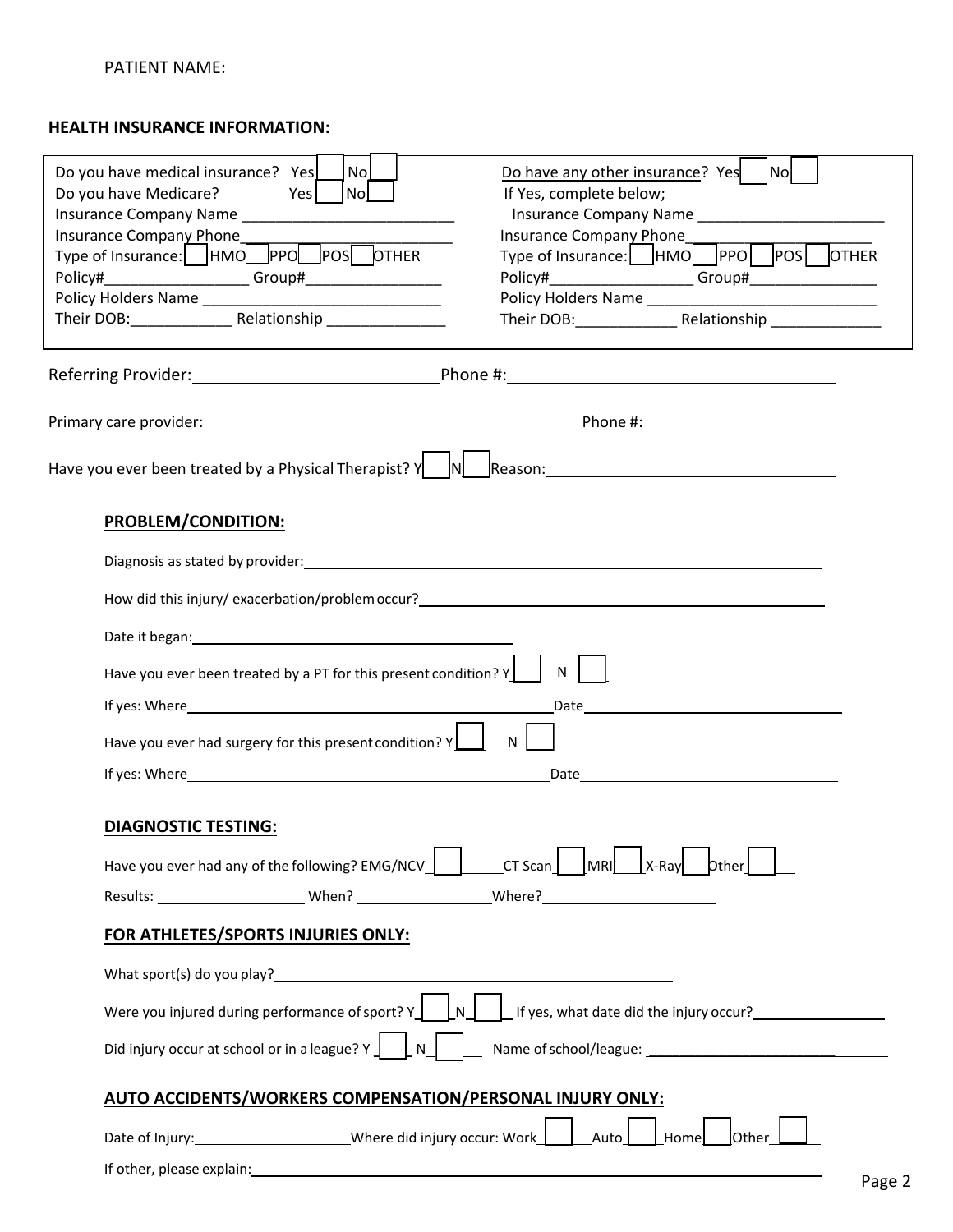|                                     |                                                                                                                                                                                                                                    | State: | Zip:_____________                  |  |
|-------------------------------------|------------------------------------------------------------------------------------------------------------------------------------------------------------------------------------------------------------------------------------|--------|------------------------------------|--|
|                                     |                                                                                                                                                                                                                                    |        | Phone #:______________________     |  |
| Do you have an attorney? $Y \cap N$ |                                                                                                                                                                                                                                    |        |                                    |  |
|                                     |                                                                                                                                                                                                                                    |        |                                    |  |
|                                     | City <b>City</b> the control of the control of the control of the control of the control of the control of the control of the control of the control of the control of the control of the control of the control of the control of | State  | $\mathsf{Zip} \_\_\_\_\_\_\_\_\_\$ |  |

## **PHYSICAL REHAB INTAKE FORM: HEALTH INFORMATION:**

## **HAVE YOU EVER BEEN TREATED FOR OR DIAGNOSED WITH THE FOLLOWING:**

| <b>High Blood Pressure</b> | Y<br>N a | <b>Blood Disease</b>           | N |
|----------------------------|----------|--------------------------------|---|
| <b>Heart Disease</b>       | N.       | Osteoporosis                   | N |
| <b>Heart Attack</b>        | N.<br>Y  | Circulation/Phlebitis          | N |
| <b>Breathing Problems</b>  | Y<br>N.  | Cancer                         | N |
| Diabetes Mellitus          | N<br>Y   | Stroke/TIA                     | N |
| <b>Tuberculosis</b>        | N.       | <b>HIV Positive/Aids</b>       | N |
| Lung Disease               | N.       | Asthma                         | N |
| <b>Disc Degeneration</b>   | N<br>Y.  | Depression/Anxiety             | N |
| Vascular Disease           | N.       | <b>Hepatitis/Liver Disease</b> | N |
| <b>Thyroid Problem</b>     | Υ<br>N   | <b>Kidney Disease</b>          | N |

## **DO YOU HAVE A HISTORY OF/CURRENTLY HAVE ANY OF THE FOLLOWING:**

| Allergies                 | N        | Neuromuscular Problem                                                                                           | N                |
|---------------------------|----------|-----------------------------------------------------------------------------------------------------------------|------------------|
| Headaches/Migraine        | Y N      | Arthritis                                                                                                       | N                |
| Dizziness/Fainting        | Y N      | Pain at Night                                                                                                   | $\mathsf{N}$     |
| Chest Pain/Angina         | Y N      | Changes in Bowel/Bladder                                                                                        | $Y \t N$         |
| Seizures/Epilepsy         | Y N      | Hot/Cold Intolerance                                                                                            | $Y$ $N$ $\qquad$ |
| Numbness/Tingling         | Y N      | Unexplained Wt loss/gain                                                                                        | $Y \_ N \_$      |
| <b>Hearing Problems</b>   | Y N      | <b>Broken Bone/Fracture</b>                                                                                     | $Y \_ N \_$      |
| <b>Vision Problems</b>    | Y N      | Chronic Pain > 6 months                                                                                         | Y N              |
| <b>Neck/Back Problems</b> | $Y \t N$ | IF YOU ANSWERED YES TO HISTORY OF CANCER, PLEASE                                                                |                  |
| <b>Spinal Surgery</b>     | Y N      | EXPLAIN FURTHER: New York State State State State State State State State State State State State State State S |                  |
| Joint Problems            | Y.<br>N  |                                                                                                                 |                  |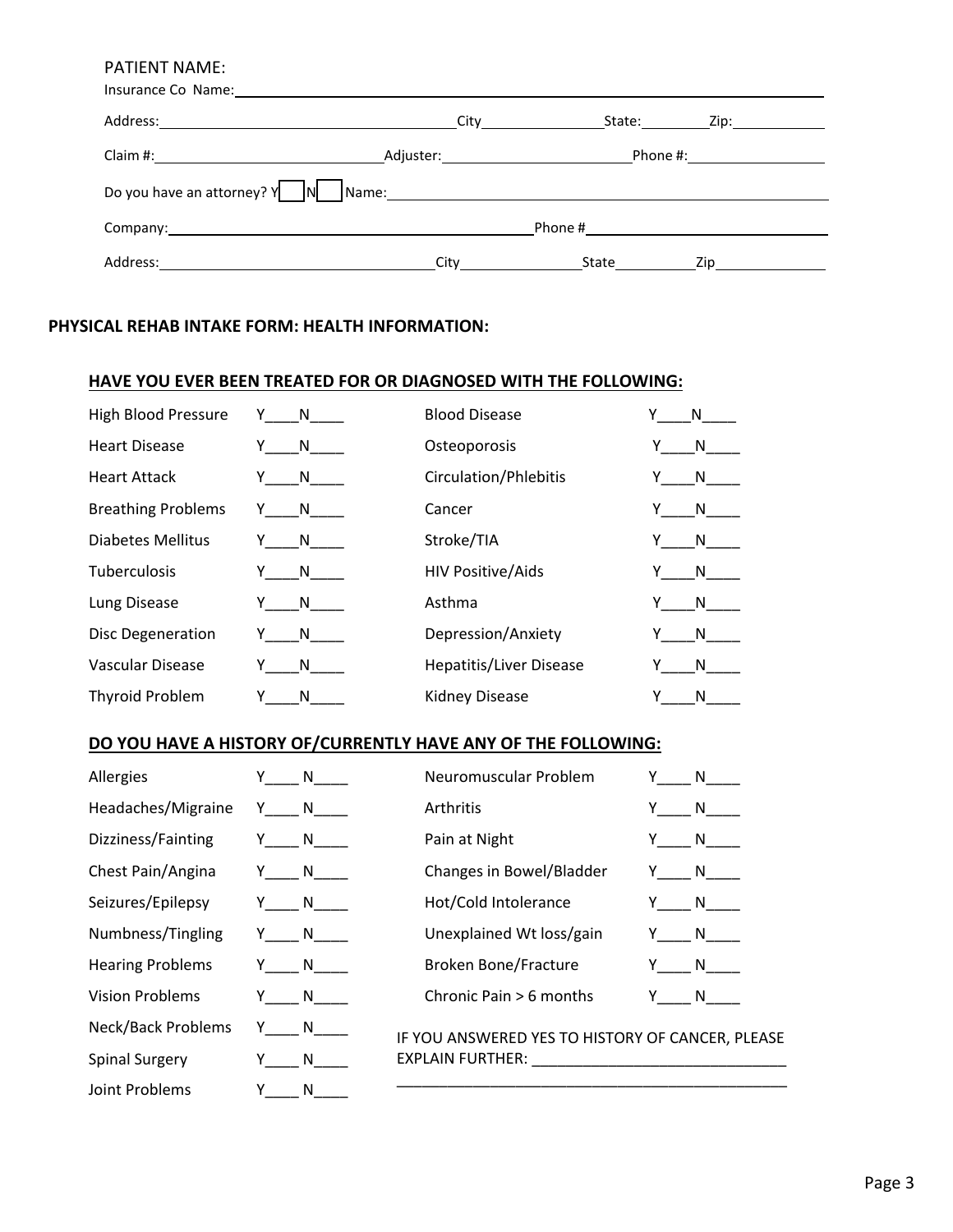### **PLEASE ANSWER THE FOLLOWING QUESTIONS:**

| Do you have a pacemaker/defibrillator device? Y_N_N                                                                                                                                                                                                                              |
|----------------------------------------------------------------------------------------------------------------------------------------------------------------------------------------------------------------------------------------------------------------------------------|
| Do you smoke/Vape: Y___N____ ____________packs per day _____times Vape/day                                                                                                                                                                                                       |
| Do you consume alcohol? Y__N___If yes, type ________________how often __________                                                                                                                                                                                                 |
| Do you use street drugs? Y__N__If Yes, please discuss with provider.                                                                                                                                                                                                             |
| Are you allergic to any medications? Y__N___Please list_________________________                                                                                                                                                                                                 |
| Are you allergic or sensitive to Latex? Y__N__                                                                                                                                                                                                                                   |
|                                                                                                                                                                                                                                                                                  |
| Do you have a history of falls? Y___N___If yes, explain_________________________                                                                                                                                                                                                 |
| Do you use an assistive device? Y___N____If yes, what type______________________                                                                                                                                                                                                 |
| Do you have any functional limitations? Y__N__<br>If yes, please explain: The contract of the contract of the contract of the contract of the contract of the contract of the contract of the contract of the contract of the contract of the contract of the contract of the co |
| What is your current activity level? _____Sedentary _____Light ____Moderate ____Heavy ____Very Heavy                                                                                                                                                                             |
|                                                                                                                                                                                                                                                                                  |
| Do you have any home activities/Hobbies? Y_N__                                                                                                                                                                                                                                   |

# **MEDICATIONS AND SUPPLEMENTS:**

*What medications (prescribed or over the counter) are you currently taking? Including Vitamins?*

 $\overline{a}$ 

 $\overline{a}$ 

 $=$   $-$ 

 $-$ 

 $-1$ 

 $-$ 

### **PLEASE LIST ANY SURGERIES AND APPROXIMATE DATES:**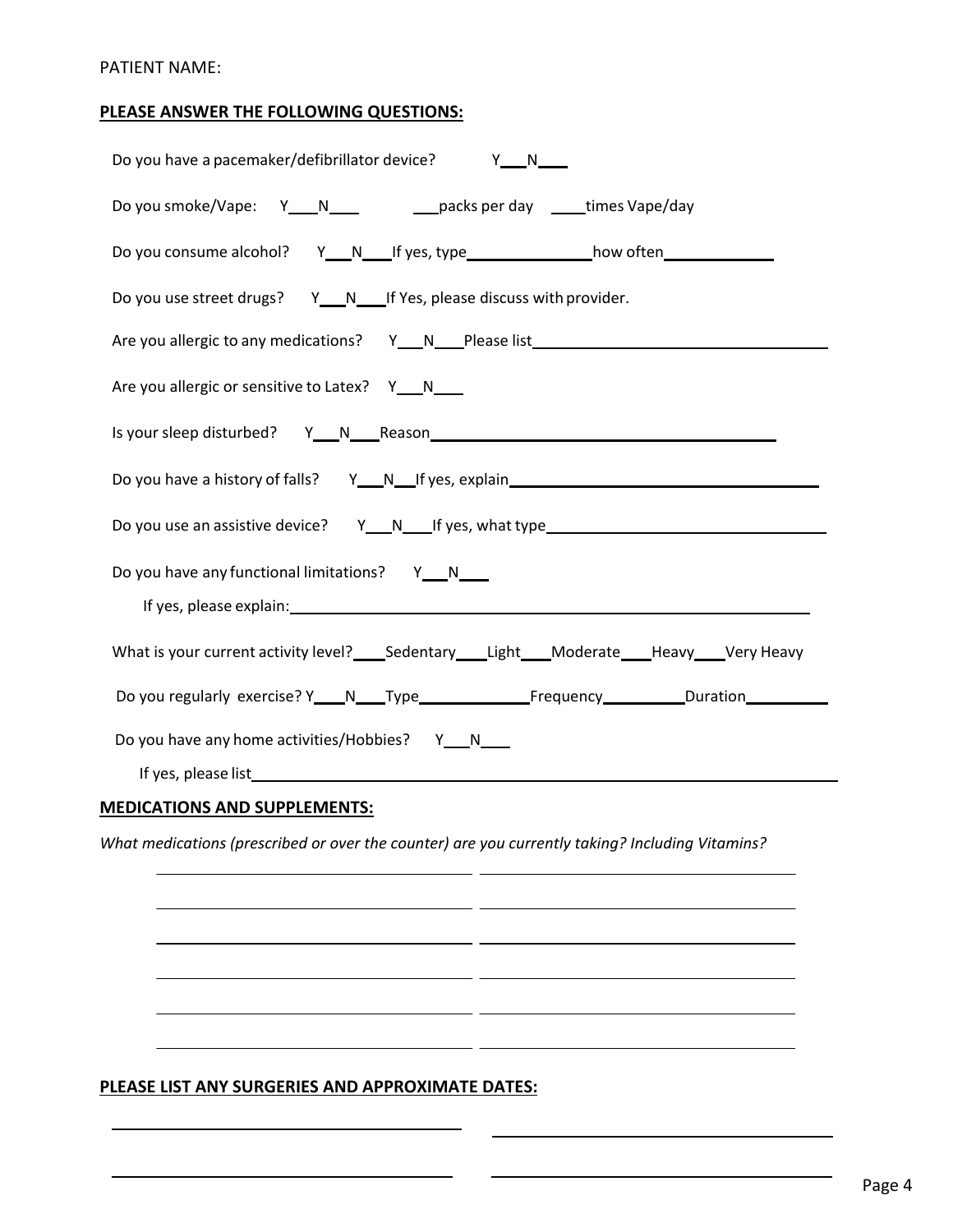# PATIENT NAME: **RATE YOUR CHIEF COMPLAINT IN ORDER OF SEVERITY FROM WORST (10) TO LEAST (1):**

| Please check all that apply:                                                                                                                                                                                                     |       |             |
|----------------------------------------------------------------------------------------------------------------------------------------------------------------------------------------------------------------------------------|-------|-------------|
| LDecreased Motion_1 LSwelling/Edema_1 LStiffness_1 Loss of Function<br>Pair                                                                                                                                                      |       |             |
| INDICATE THE NATURE OF YOUR PAIN/SYMPTOMS. CHECK ALL THAT APPLY:                                                                                                                                                                 |       |             |
| _Dull Leviercing Levie Shooting Leviel Aching Levien Louperficial<br>Sharp                                                                                                                                                       |       |             |
| $\perp$ Numbness $\perp$ Burning Stabbing<br>Tingling                                                                                                                                                                            |       |             |
| What makes your symptoms worse?<br><u> What makes your symptoms worse?</u>                                                                                                                                                       |       |             |
| What makes your symptoms/pain lessen?<br>Microsoft Contract Contract Contract Contract Contract Contract Contract Contract Contract Contract Contract Contract Contract Contract Contract Contract Contract Contract Contract Co |       |             |
| Rate your symptom/pain on scale (0-10): no pain=0, excruciating pain =10                                                                                                                                                         |       |             |
| Worst it has been________Past 2 weeks______Past 24hrs_______At this moment______                                                                                                                                                 |       |             |
| PLEASE MARK LOCATION OF YOUR PAIN AND TYPE OF                                                                                                                                                                                    |       |             |
| <b>PAIN ON THE CHART:</b>                                                                                                                                                                                                        |       |             |
| X: Sharp stabbing                                                                                                                                                                                                                |       |             |
| O: Dull/achy                                                                                                                                                                                                                     |       |             |
| ///: Numb/Tingling                                                                                                                                                                                                               |       |             |
| ++: Burning                                                                                                                                                                                                                      |       |             |
|                                                                                                                                                                                                                                  |       |             |
|                                                                                                                                                                                                                                  | FRONT | <b>BACK</b> |
|                                                                                                                                                                                                                                  |       |             |
| Please list 3 of your goals for Physical Therapy and expected time frame:                                                                                                                                                        |       |             |

| ာ<br>ັ |  |  |
|--------|--|--|

Whom can we thank for your referral?<br>
<u>
Whom can we thank for your referral?</u>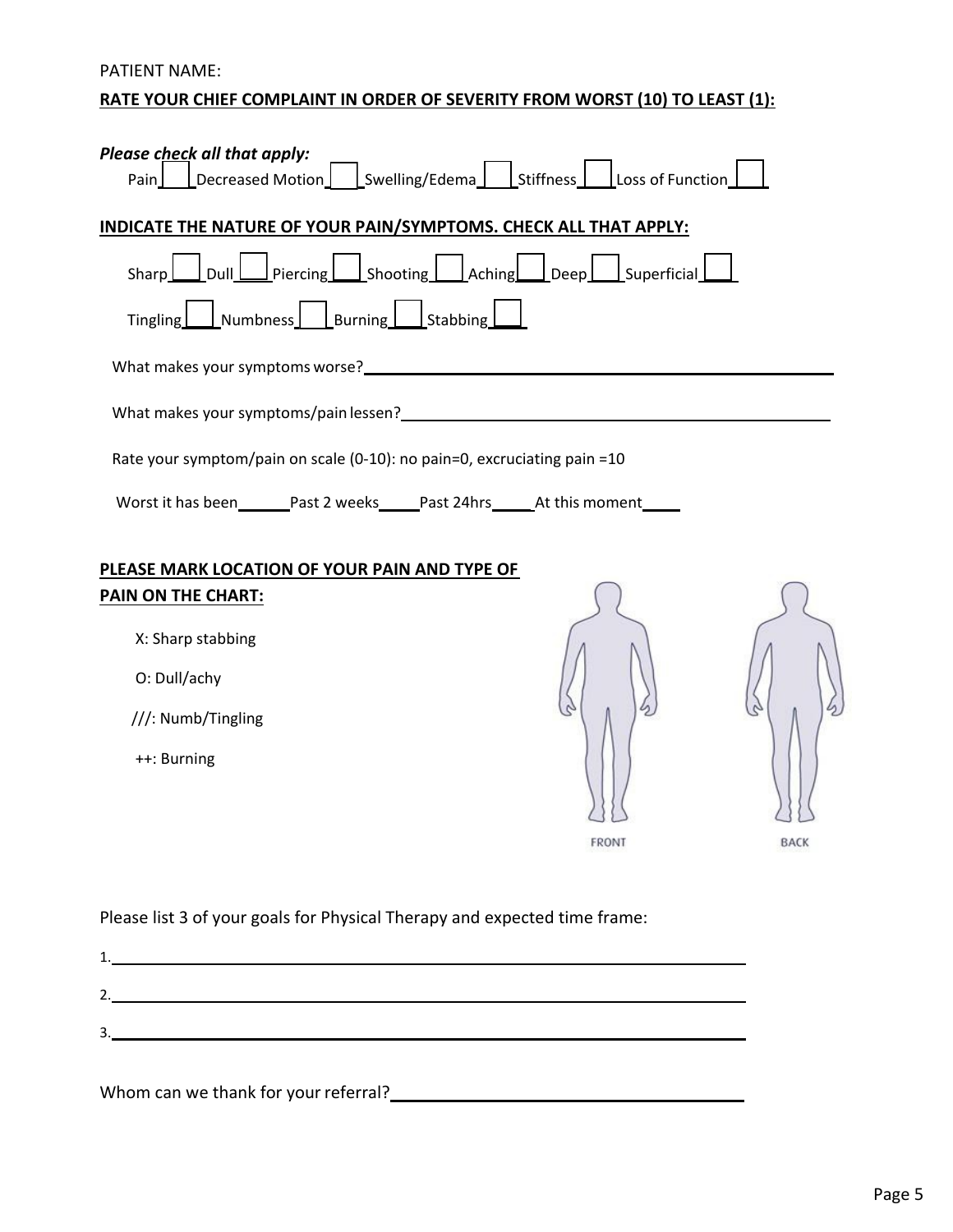### **CONSENT FOR TREATMENT:**

The signature below authorizes consent to have your picture taken for the sole purpose of Identification. This material will not be sold or distributed for any reason.

The information I have provided is complete and true to the best of my knowledge. I authorize the providers and staff of Allegheny Medical, P.C. to administer such procedures and treatments as deemed necessary, or as required by my employer. There is no written, verbal, or implied guaranteed cure on our part. Due to our commitment to quality healthcare, we strive to improve services to our patients and we ask your consent prior to rendering treatment of services

|                     | DATE:                                         |
|---------------------|-----------------------------------------------|
| <b>REVIEWED BY:</b> |                                               |
|                     | DATE:                                         |
|                     | Thank you for Your Patience and Valuable Time |
|                     | PATIENT'S PHYSICAL THERAPY PLAN OF CARE:      |
|                     |                                               |
|                     |                                               |

## **ASSIGNMENT OF BENEFITS:**

I authorize Allegheny Medical, P.C. to be paid directly for services rendered. I accept responsibility for any service(s) that may not be covered by my health insurance, automobile insurance, or workers compensation carrier. I further authorize Allegheny Medical, P.C. to furnish information concerning my present illness or injury which may contact alcohol, drug, HIV or psychiatric related history to the insurer and health care providers involved in my care. I further direct the insurer to pay without equivocation directly to Allegheny Medical, P.C. any and all benefits due as a result of treatment and service(s) provided. I am aware that I am personally responsible for charges and/or balances not covered by my insurance carrier. I hereby state and agree that a photocopy of this document will be deemed as valid and bindings on all parties involved as the original copy.

| <b>PATIENT SIGNATURE:</b> | DATF <sup>.</sup> |
|---------------------------|-------------------|
|                           |                   |
|                           |                   |

GUARDIAN SIGNATURE: DATE: DATE: DATE: DATE: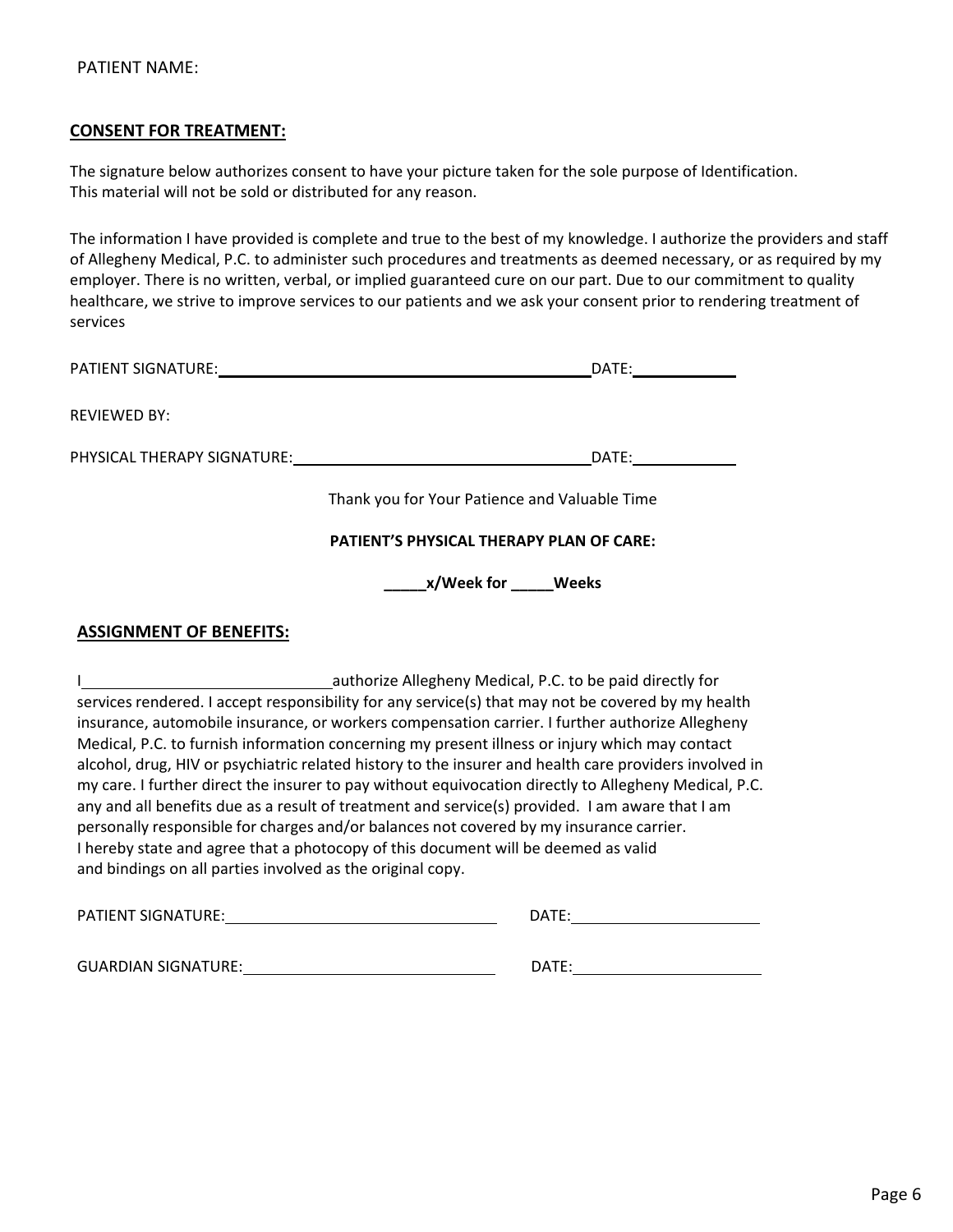#### **MEDICARE ASSIGNMENT OF BENEFITS:**

In accordance with the Medicare Act, Section 1842 (I) this letter is to advise you that Medicare will only pay for services that it determines to be reasonable and necessary under Section 1862 (a) (II) (A) of the Medicare act. If Medicare determines that a particular service(s), although normally covered is not reasonable and necessary because the service(s) is maintenance in nature as defined by Medicare policy, Medicare will deny payment for those service(s). In your case, Medicare is likely to deny payment for the service(s) for lack of medical necessity. By my signature, I acknowledge notification by Allegheny Medical, P.C. that in my case, Medicare is likely to deny payment for those service(s).

**If Medicare denies payment, I agree to be personally and fully responsible for payment.**

DATE: \_\_\_\_\_\_\_\_\_\_\_\_\_\_\_\_\_\_\_\_\_\_\_\_\_\_\_\_ PATIENT SIGNATURE:

DATE: GUARDIAN SIGNATURE:

# **ACKNOWLEDGEMENT OF RECEIPT OF NOTICE OF PRIVACY PRACTICES FOR PROTECTED HEALTH INFORMATION**

□ I acknowledge that I have received and read "Notice of Privacy Practices" from Allegheny Medical, P.C.

\_\_\_\_\_\_\_\_\_\_\_ \_\_\_\_\_\_\_\_\_\_\_\_\_\_\_\_\_\_\_\_\_\_\_\_\_ \_\_\_\_\_\_\_\_\_\_\_\_\_\_\_\_\_\_\_\_\_\_\_\_\_\_\_\_\_\_\_\_\_\_\_\_\_\_\_\_\_\_\_\_\_

\_\_\_\_\_\_\_\_\_\_\_\_ \_\_\_\_\_\_\_\_\_\_\_\_\_\_\_\_\_\_\_\_\_\_\_\_ \_\_\_\_\_\_\_\_\_\_\_\_\_\_\_\_\_\_\_\_\_\_\_\_\_\_\_\_\_\_\_\_\_\_\_\_\_\_\_\_\_\_\_\_\_

DATE PRINT NAME OF PATIENT SIGNATURE OF PATIENT/PERSONAL RESPRESENTATIVE

□ I decline to read or accept a copy of the "Notice of Privacy Practices" from Allegheny Medical, P.C.

DATE PRINT NAME OF PATIENT SIGNATURE OF PATIENT/PERSONAL RESPRESENTATIVE